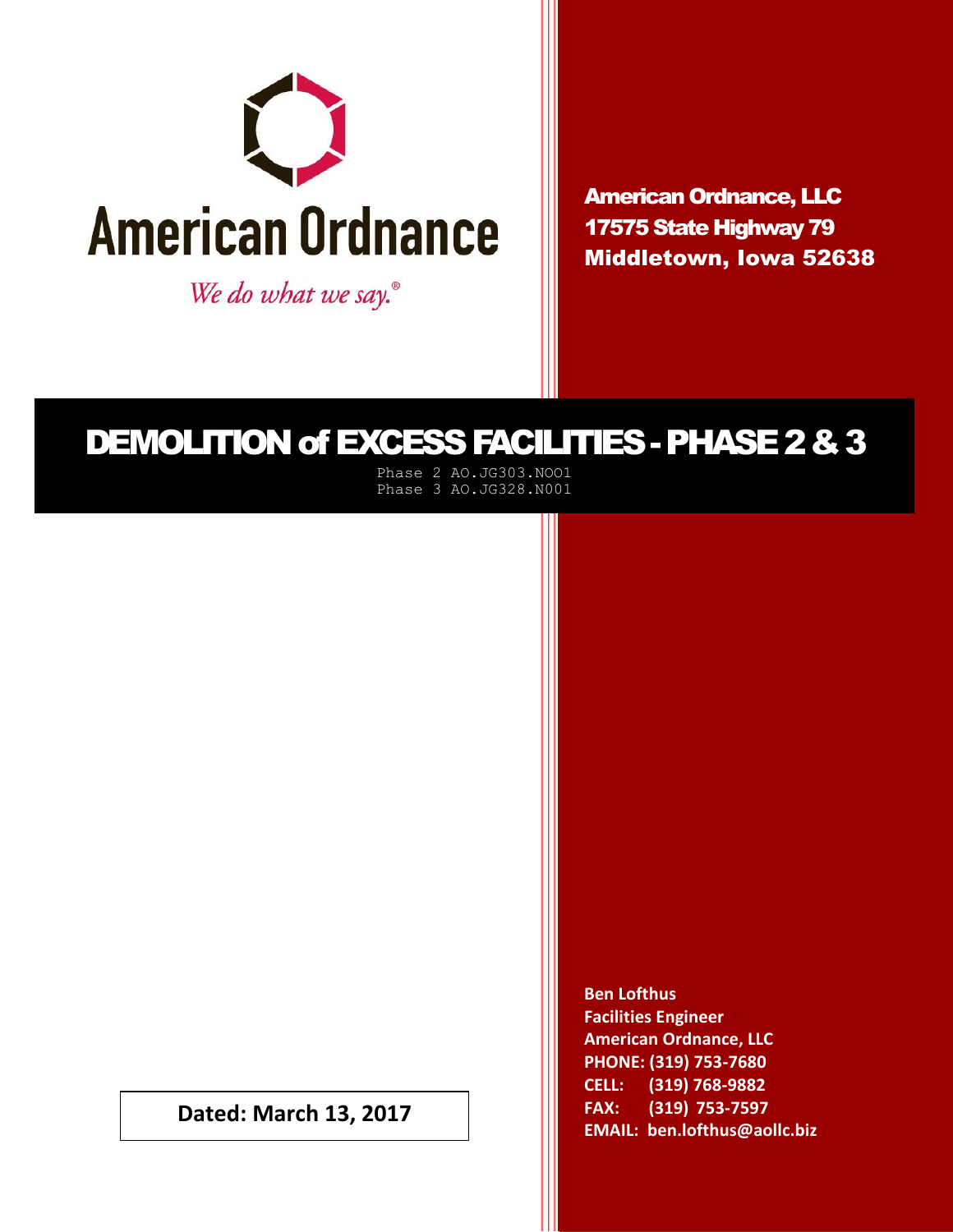## **TABLE OF CONTENTS**

## DIVISION 01 – GENERAL REQUIREMENTS

### DIVISION 02 – EXISTING CONDITIONS

### DIVISION 31 – EARTHWORK

#### ATTACHMENT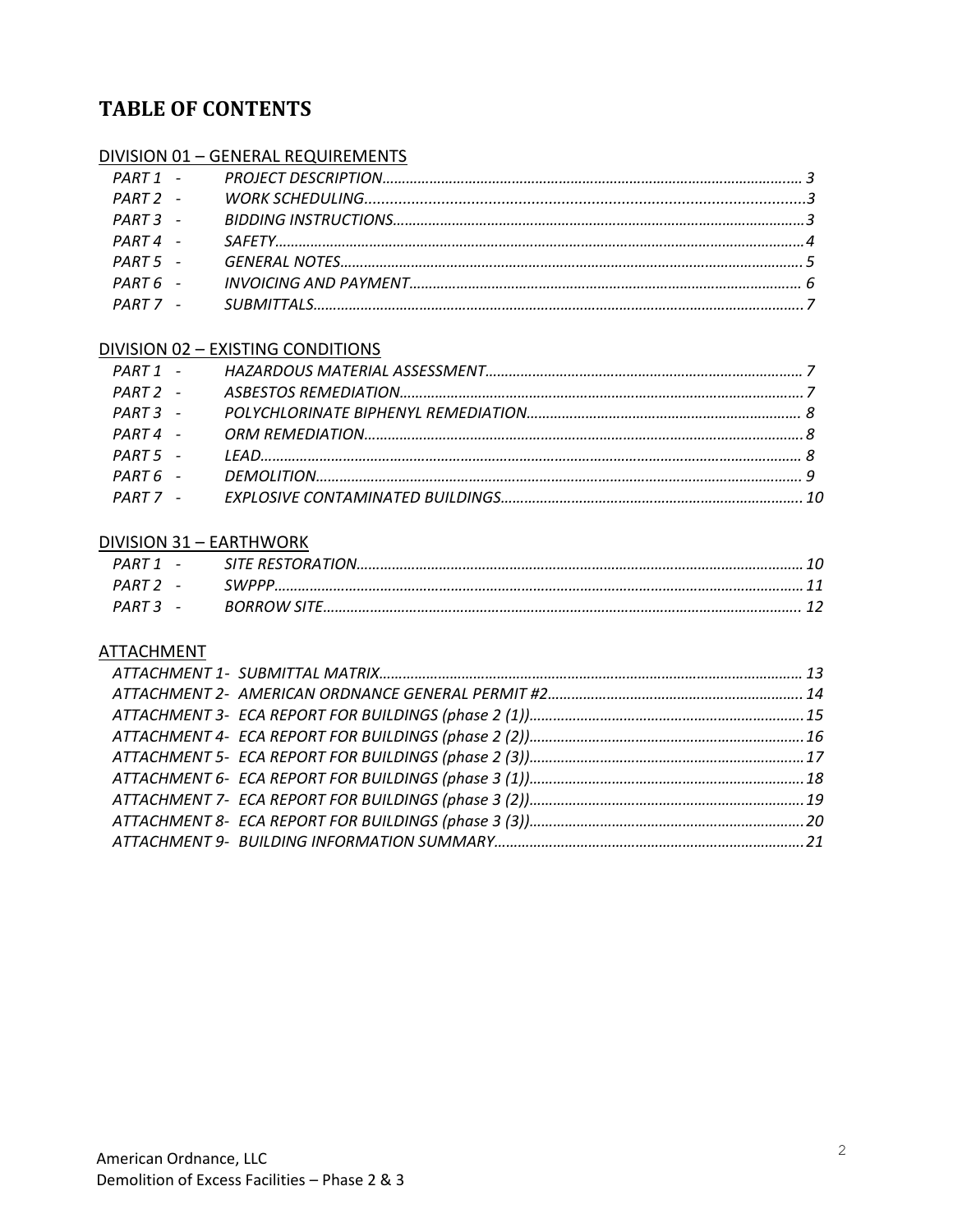#### **SECTION 01 00 00 – GENERAL REQUIREMENTS**

#### PART 1 - PROJECT DESCRIPTION

- 1.1 Provide all necessary materials, supervision, and labor for removal of excess structures located at the Iowa Army Ammunition Plant in Middletown, IA.
- 1.2 Work includes, but is not limited to: planning, decontamination of regulated material, explosive contaminated building remediation, transportation of C&D and regulated material, building inspection, and site restoration.
- PART 2 WORK SCHEDULING
	- 2.1 Work accomplishment: the project area consists of 78 structures located at various areas around the base. The project may be accomplished during normal business hours. AO Standard working week (Monday – Thursday between the hours of 7:00AM and 5:30PM). Coordinate schedule with AO Project Manager.
		- A. Project Manager:

Ben Lofthus Desk: (319) 753-7680 Cell: (319) 768-9882 Email: ben.lofthus@aollc.biz

- 2.2 The subcontractor's Project Manager will be required to meet with AO's Project Manager to develop a project schedule, including tasks, durations, and project finish date. If the subcontractor falls behind on the work schedule developed in the scheduling meeting, adjustments shall be made to meet the project completion date at no cost to AO.
- 2.3 Project Completion Subcontractors shall complete all work outlined within this scope of work within the time frame allotted. Failure to complete the project by the dates referenced below will result in a \$250/calendar day penalty assess against the final payment amount of the contract.
	- A. Completion Date: 04/30/2018
- PART 3 BIDDING INSTRUCTIONS
	- 3.1 Provide base bid
	- 3.2 Provide alternate bid pricing for the following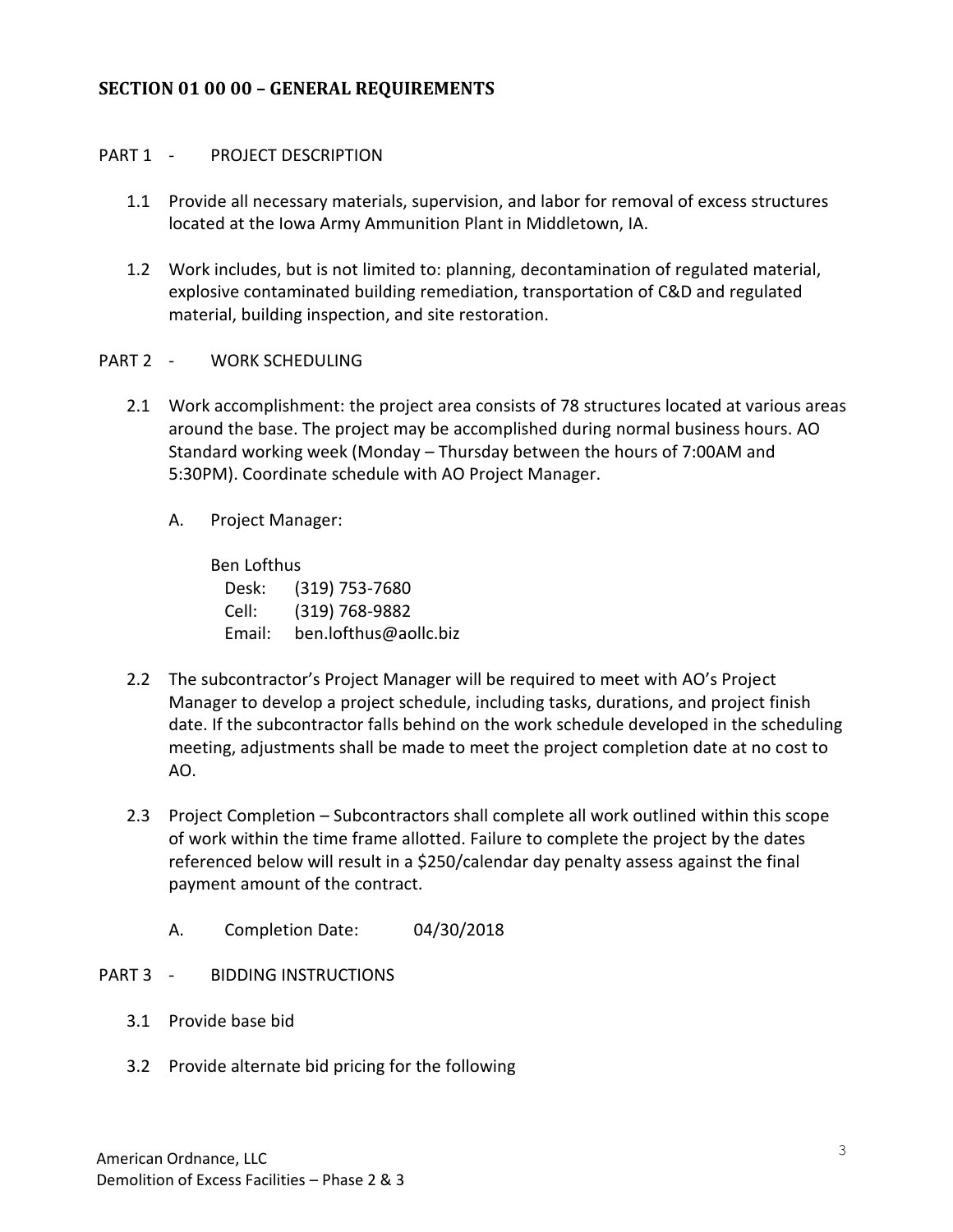- A. Additional building demolition -cost per square foot (\$/SF) <ADD>
- B. Removal of building from list -cost per square foot (\$/SF) <SUBSTRACT>
- C. Additional environmental sampling –lump sum cost per building <ADD>
	- 1. Sampling to include: survey of building identifying any regulated material, sampling of suspect material (PCB, ACM, Explosive, Sump/Basement Water, etc.), and preparation of final report.
- D. Additional cost for screening crushed concrete –cost per ton (\$/ton) <ADD>

## PART 4 - SAFETY

- 4.1 The subcontractor shall be familiar with, and abide by, all of the rules and procedures outlined in the IAAAP General Requirements for Subcontractors with special consideration given to the following items:
	- A. As of 1/1/2015 EVERY EMPLOYEE working on a project within the plant will have to complete a safety orientation annually. The orientation is given twice daily at 8:00AM and 1:00PM by appointment only. The subcontractor shall schedule employees appropriately to limit the number of safety orientations required.
	- B. Prior to issuance of a safety permit the subcontractor (as well as any other subcontractors associated with the job) must provide a Job Hazard Analysis (JHA) for the AO Safety Department to review. Upon acceptance a permit will be issued. The JHA should include, at a minimum, the following:
		- 1. All activities associated with the job
		- 2. The hazards associated with each activity
		- 3. Steps taken to mitigate identified hazards
	- C. A safety work permit shall be issued by American Ordnance Safety Department prior to commencing work. A hot work permit shall be required for any type of work involving flame/spark producing devices.
	- D. Unless a waiver is granted by the Fire Department, all working sites shall have a minimum of one (1) 10# ABC fire extinguisher.
	- E. Throughout the performance of work the subcontractor shall take special care to ensure a clean workplace.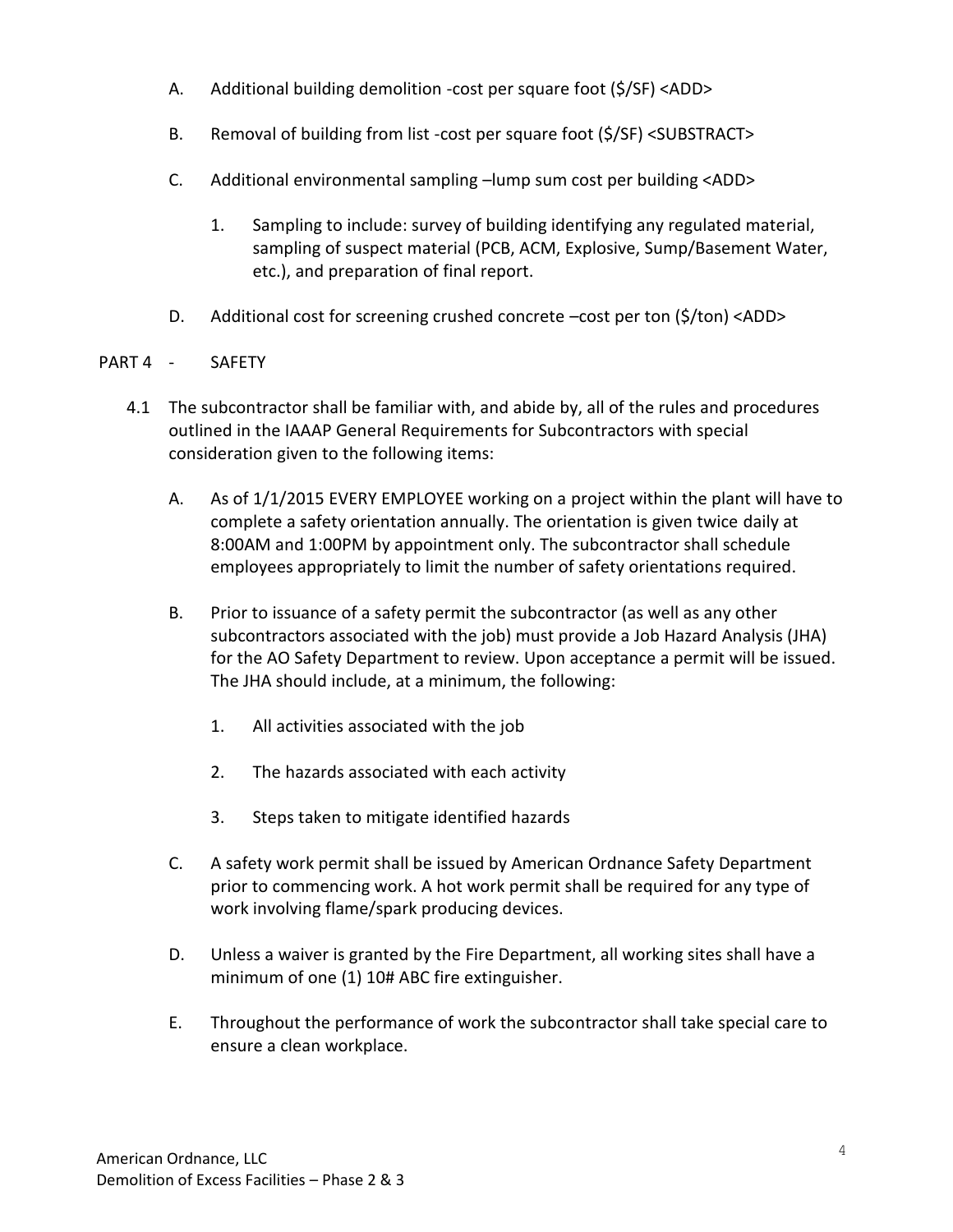- F. All personnel on or near the roadway must be wearing fluorescent safety vest or shirt.
- G. No powered equipment is permitted within 50 feet of buildings containing explosives and actively production munitions.
- H. No refueling is permitted within 90 feet of explosive buildings.
- I. Utilize extreme caution when operating equipment and wear all the proper PPE at all times.
- PART 5 GENERAL NOTES
	- 5.1 Confine operations to the area(s) permitted under the contract. Portions of the site beyond areas on which work is indicated are not to be disturbed. Conform to Plant Safety, Security, and General Requirements for the Sub-Subcontractors which states all applicable AO Rules and regulation.
	- 5.2 Common Abbreviations associated with the Ammunition Plant and/or this scope:

| <b>IAAAP</b> | Iowa Army Ammunition Plant                               |
|--------------|----------------------------------------------------------|
| AO.          | American Ordnance (IAAAP Operating Contractor)           |
| <b>ACO</b>   | Administrative Contracting Officer (Local Army Staff)    |
| <b>PCO</b>   | Procurement Contracting Officer (Rock Island Army Staff) |
| CO           | <b>Commanding Officer</b>                                |
| <b>PM</b>    | <b>Project Manager</b>                                   |
| <b>IDNR</b>  | Iowa Department of Natural Resources                     |
| <b>NPDES</b> | National Pollutant Discharge Elimination System          |
| <b>SWPPP</b> | <b>Storm Water Pollution Prevention Plan</b>             |
| <b>ACM</b>   | <b>Asbestos Containing Material</b>                      |
| <b>PCB</b>   | Polychlorinate Biphenyl Assessment                       |
| <b>ORM</b>   | <b>Other Regulated Material</b>                          |
| <b>UXO</b>   | <b>Unexploded Ordnance</b>                               |
| <b>ECA</b>   | <b>Environmental Contamination Assessment</b>            |
|              |                                                          |

- 5.3 The subcontractor shall submit approximate crew size and names of all the personnel that could be involved in the project. This shall be submitted prior to any work taking place.
- 5.4 Any work done throughout the duration of the project that differs from this specification will be approved by the AO project manager and documented with American Ordnance's standard change order before the proposed changes take place. Failure to do so may result in non-payment for the additional or alternate work performed.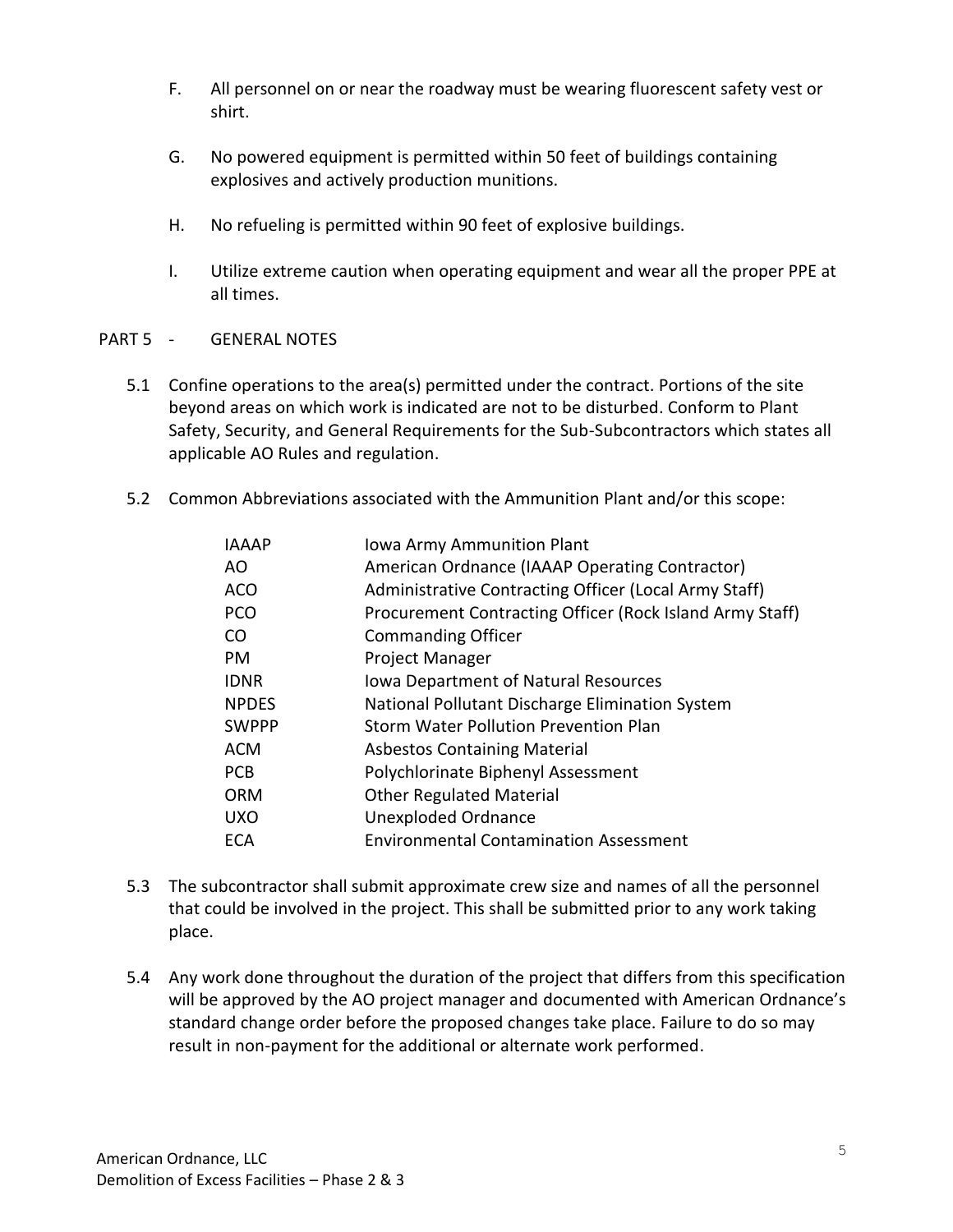- 5.5 Buy American Confirmation: Submit documentation certifying that products comply with provisions of the Buy American Act 41 U.S.C 10a-10d.
- 5.6 The site(s) shall be inspected by American Ordnance and ACO staff prior to acceptance. All work not performed in a professional manner as well as any deficiencies found as a result of the inspection shall be corrected at the contractor's expense.
- 5.7 The subcontractor awarded this job shall be held responsible for all subcontractors involved with the project. Contractor responsibilities include, but are not limited to the following:
	- A. Making all employees and subcontractor's aware of all plant safety requirements.
	- B. Notify the Project Manager of all subcontractors involved in the job and setting up a date/time for the subcontractor's safety onsite. NOTE: ALL subcontractors are required to go through the same safety permitting process described above.
	- C. Ensure that the selected subcontractor is competent regarding the work they were subcontracted for.
	- D. Ensure that the subcontractor can be properly badged for the location they will be working in.
	- E. Submission of the names of all possible workers that may be involved in the project.
- 5.8 All quantities, measurements, and distances given are for subcontractor reference only. Subcontractor to field verify all quantities, measurements, and distances given prior to submitting bid.
- 5.9 Explosive contaminated buildings will require government approval prior to demolition. This approval comes in the form of a DA337 form. AO is currently going through the approval process for these documents. Subcontractor can decontaminate, remove PCBs, abate ACM, and remove ORM **BUT** must wait until approval from AO PM to demolish explosive contaminated buildings.

## PART 6 - INVOICING AND PAYMENT

- 6.1 Subcontractor shall submit invoices on the first week of each month for work performed/materials supplied in the previous month.
- 6.2 Subcontractor shall use AO's schedule of values (see attachments) as part of their invoicing process. If the subcontractor has a similar document it can likely be substituted for AO's schedule of values.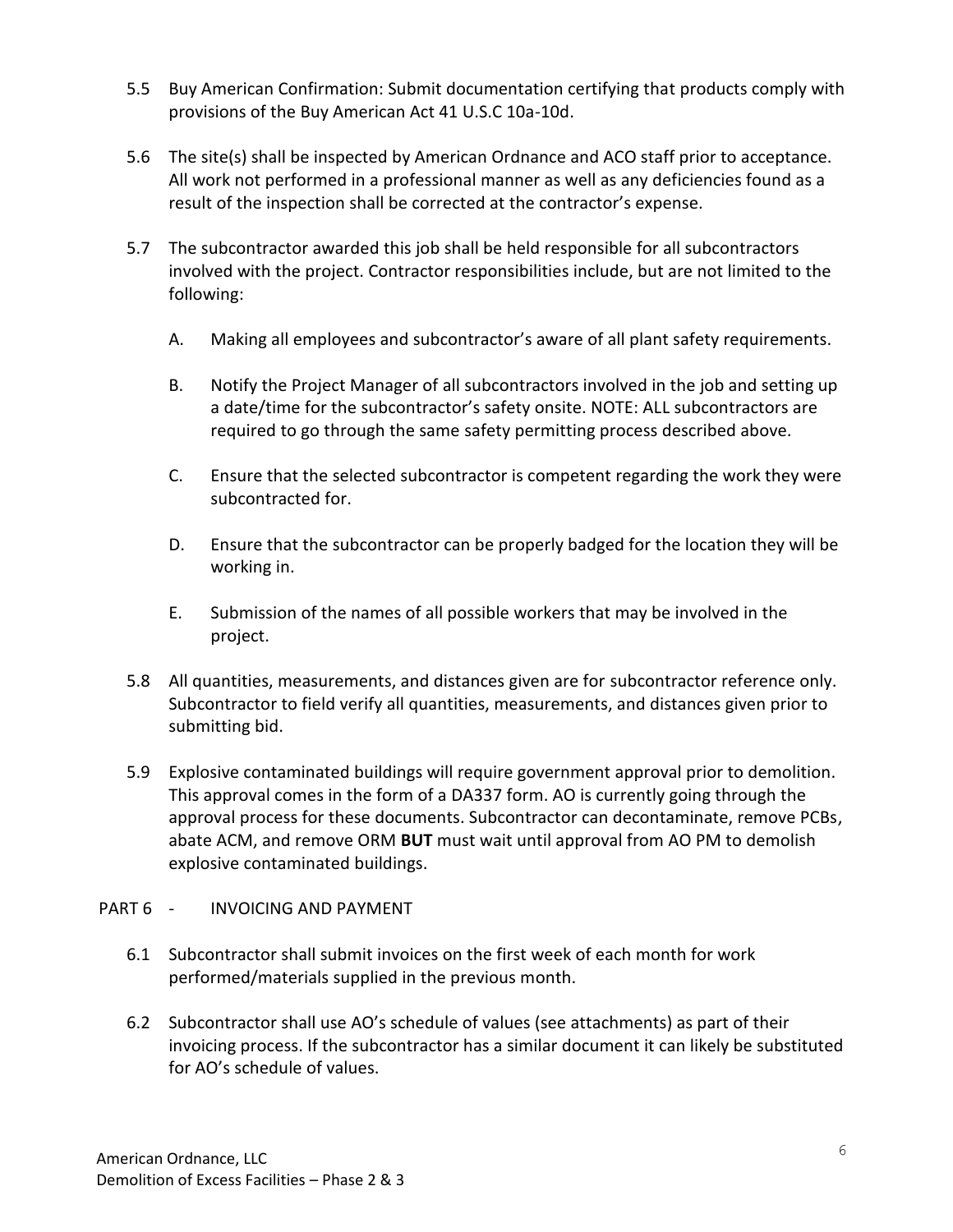#### 6.3 Retention

- A. The retention for this project is 5%
- B. Retention shall be accumulated as work is performed on the project
- C. Retention will be paid to the contractor upon satisfactory completion of the project and acceptance by AO and the ACO staff.
- PART 7 SUBMITTALS
	- 7.1 Subcontractor will be required to submit information prior to starting work. Submittal Matrix enclosed as Attachment 1.

## **SECTION 02 00 00 – EXISTING CONDITIONS**

### PART 1 - HAZARDOUS MATERIAL ASSESSMENT

1.1 Two (2) Environmental Contamination Assessments (ECA) have been performed on the buildings to be demolished. Buildings sample results that were diluted, estimated, or not performed due to the inaccessibility of the structure need to be resampled. This price is to be included in the base bid. Subcontractor shall prepare a report listing the building number, error reported on either one of the ECA reports, documentation for sampling procedure, and final report containing results. Sampling is to be complete prior to any demolition activities taken place in that specific structure.

#### PART 2 - ASBESTOS REMEDIATION

- 2.1 All Asbestos containing material (ACM) will be abated per Federal, State, and Local guidelines and regulations. Air monitoring reports, weigh tickets, and all documentation pertaining to ACM abatement shall be documented and submitted to AO PM with the final report.
- 2.2 Following ACM abatement the subcontractor shall notify AO PM for acceptance walkthrough. Walkthrough is to take place prior to any demolition activities taken place in the structure. Failure to coordinate acceptance walkthrough prior to demolition of structure will result in a \$2,500 fine per structure; deduction from final payment. A waiver may be granted by the AO PM for walkthrough if subcontractor has a third-party perform an asbestos walkthrough and provides all the necessary documentation of ACM abatement (i.e. pictures). AO PM reserves the right to approve or deny waiver.

## PART 3 - POLYCHLORINATE BIPHENYL REMEDIATION

3.1 Subcontractor to prepare PCB Abatement and Disposal Plan. Plan is to include procedure for abatement of PCB contaminated material, handling, and name of approved disposal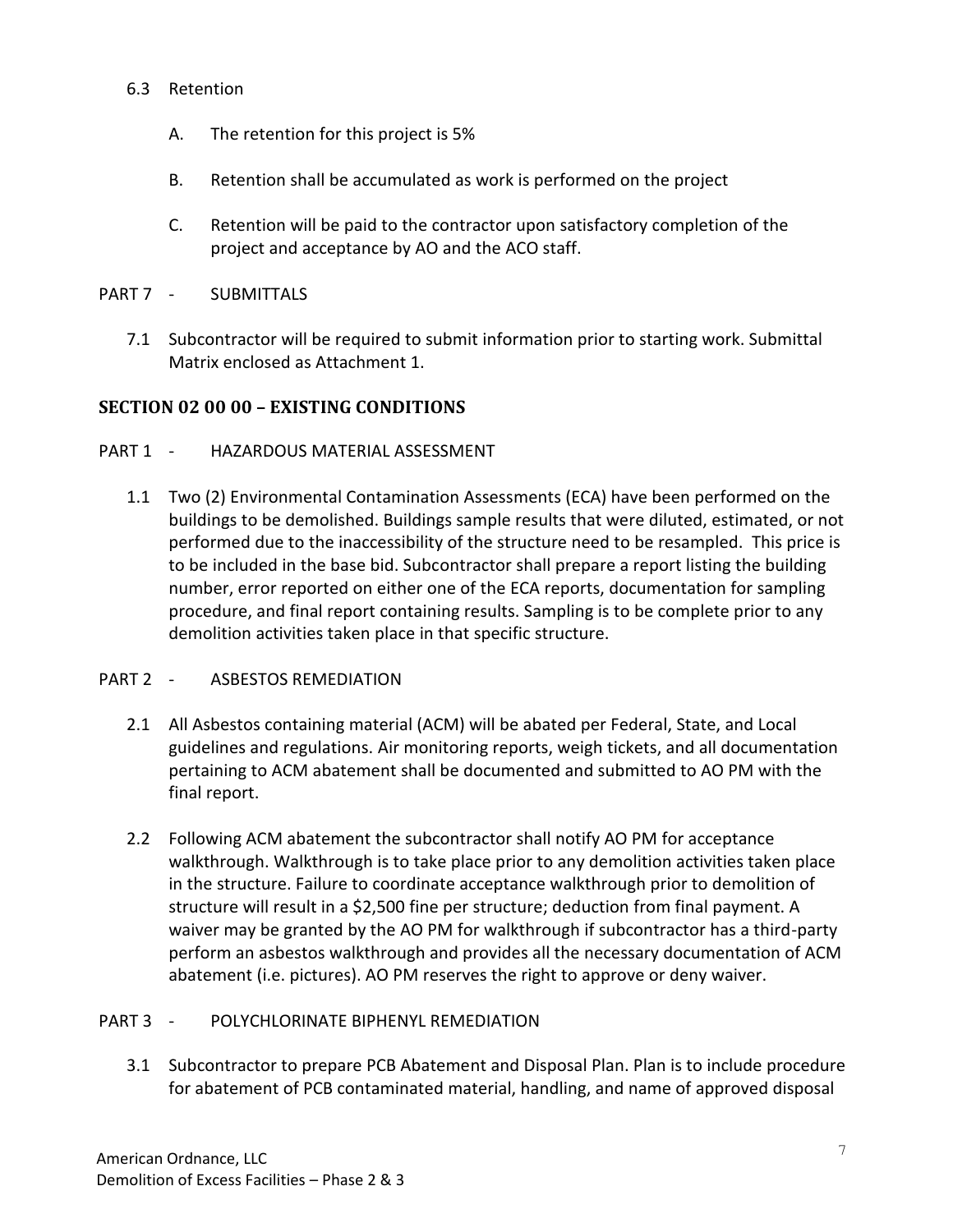site. The subcontractor shall also submit a letter from said disposal site stating they are permitted to accept PCB contaminated material. AO can provide a previously approved PCB plan upon subcontractor's request. It will be the subcontractor's responsibility to contact disposal site and obtain the letter of acceptance; as stated above.

3.2 All polychlorinated biphenyl (PCB) contaminated material will be abated according to subcontractor supplied PCB plan. All weigh tickets shall be submitted to AO PM in a timely manner. Subcontractor is to properly document procedure to ensure plan if followed. AO PM will inspect the material, prior to leaving the site, to ensure all PCB contaminated material has been properly disposed. After inspection subcontractor will dispose of material at disposal site listed in plan.

## PART 4 - ORM REMEDIATION

- 4.1 ORM identified in ECA reports shall be collected and disposed of in containers provided by AO. It is the subcontractor's responsibility to remove all ORM in structures and turn material over to AO Waste Disposal. After subcontractor has removed all ORM, notified AO Waste Disposal, and AO PM will perform a walkthrough of site. After acceptance of AO PM, subcontractor can continue with demolition activities.
- 4.2 Subcontractor will be required for a log of all items removed, e.g., (X) Mercury Thermostats from Building XX-XX-XX on [Date], and submit with final report.
- 4.3 ORM includes, but is not limited to, the following:
	- A. PCB-containing light ballasts
	- B. Mercury-containing light tubes
	- C. Mercury-containing thermostats
	- D. Self-actuated fire alarms
	- E. Any other items that are identified as a danger or safety issue or hazardous material/waste.
- PART 5 LEAD
	- 5.1 Lead will be placed in an AO supplied dumpster and will be recycled through AO.

## PART 6 - DEMOLITION

6.1 After AO has inspected buildings, verified ALL ACM, PCB, ORM, LEAD, personal property, utilities are disconnected, and proper located are complete, and gave acceptance, the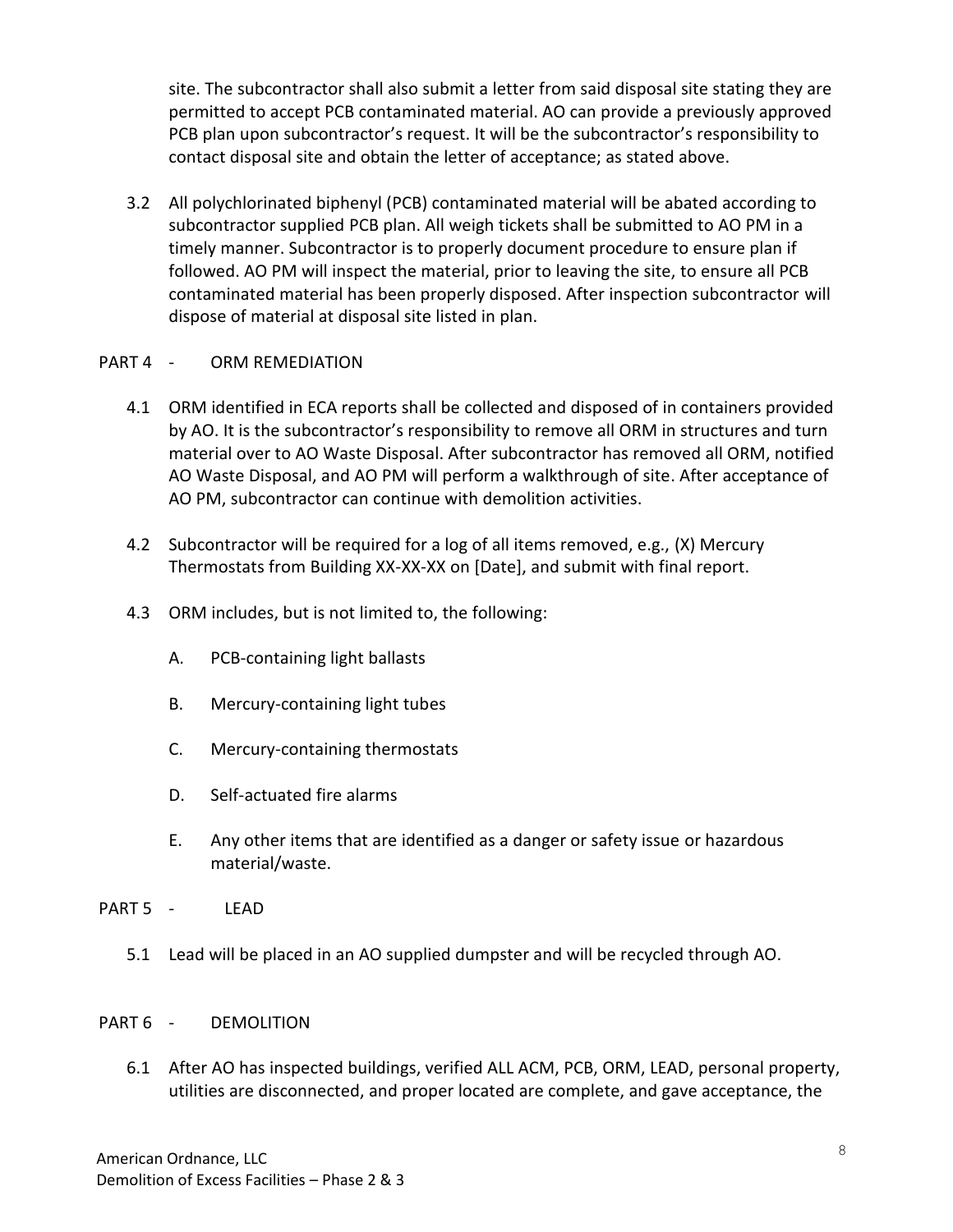subcontractor may continue with demolition activities. Locates must be performed on site prior to any ground breaking.

- 6.2 Concrete will be crushed to 2-inch minus. Metal will be separated from the concrete and recycled. Concrete coated with or containing PCB latent material will be handled according to attached PCB plan.
- 6.3 All metal debris generated from demolition activities will be recycled. Weigh tickets shall be submitted to AO PM.
- 6.4 Subcontractor responsible for demolition of all items within a 15 feet perimeter of the subject structure to be removed.
- 6.5 Subcontractor responsible for installation of all safety barriers and barricades around the work site.
- 6.6 Foundations shall be removed to their FULL depth. Facilities with basements will have the complete structure removed.
- 6.7 Utilities shall be terminated and capped at a distance of no less than 15 feet from the building. Every attempt will be made to remove all utilities to the furthest point possible without hindering any active structures.
	- A. Subcontractor will be required to furnish Cut and Cap plans for each utility. The Cut and Cap plans will include a descriptive plan of actions to be taken and a separate drawing indicating locations of each cut/cap point. AS-BUILTS shall be submitted to AO at the end of the project in the final report for each utility.
	- B. Determination of Cut and Cap points shall be coordinated with AO utility system manager and AO PM. Subcontractor to notify AO a minimum of (14) days in advance to demolishing any structure for coordination/approval of cut/cap points.
- 6.8 Debris disposal/diversion: the subcontractor will dispose of debris generated by this work action at an approved landfill. Transport all waste per the regulations to an EPA approved landfill. Signed waste manifest will be submitted to the AO PM.
- 6.9 All demolition activities are to be recorded and submitted as a final report at the end of the project. Final report to include, but is not limited to, the following:
	- A. Daily Activity Report: documented daily activities of each building (i.e. when ACM, PCB, ORM, etc. was abated, when acceptance walkthrough took place, day demolition started, duration of demolition, site restoration, etc.)
	- B. Weigh Tickets: all recycled material, crushed concrete total, PCBs, ACM, etc.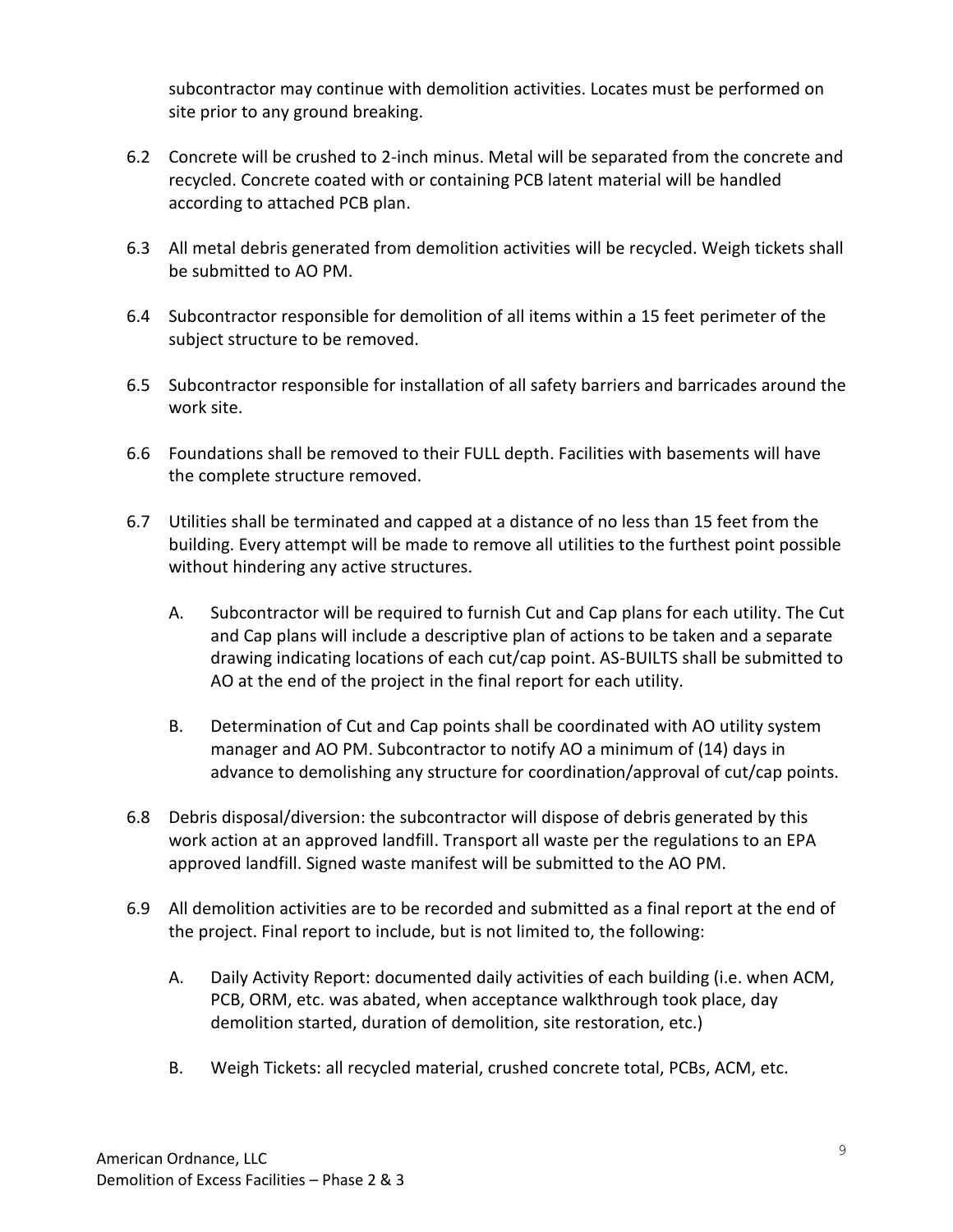- C. Pictures: before, during, and after
- D. ECA Report: Final report for items needing resampled
- E. Air Monitoring Reports
- F. All permits: General Permit #2, General Permit #3, etc.
- G. Any and all notifications to IDNR construction activities (i.e. asbestos abatement notification)
- H. Cut and Cap Plans with As-builts
- I. Any and all information pertaining to abatement and demolition activities.

#### PART 7 - EXPLOSIVE CONTAMINATED BUILDINGS

- 7.1 Subcontractor is to prepare a decontamination and demolition plan for all the explosive contaminated buildings and submit with their bid form for review. Plan will be evaluated and considered in award of contract.
- 7.2 Department of Defense Explosive Safety Board (DDESB) approved plans preferred but AO will evaluate all plans for decontamination and demolition of explosive contaminated buildings as received.

## **SECTION 31 00 00 – EARTHWORK**

#### PART 1 - SITE RESTORATION

- 1.1 Site Restoration and Final Cleanup: Following completion of the demolition effort, the subcontractor will clean and restore the finished surface. The subcontractor shall blend and grade the soils into the surrounding grade to ensure that there is no ponding and to provide positive drainage. The subcontractor is responsible for management of the permitted surface water protection controls until the state-issued permits are closed out.
	- A. Backfill soil shall be certified clean and approved by AO and IAAAP Government Staff.
	- B. Soil will be compacted to a level that prevents uneven settling. Operations deeper than 2 feet will be back filled 10" above the existing surrounding soil.
	- C. Seed the disturbed area per IDOT 2601.04 seeding regulations for the rural areas.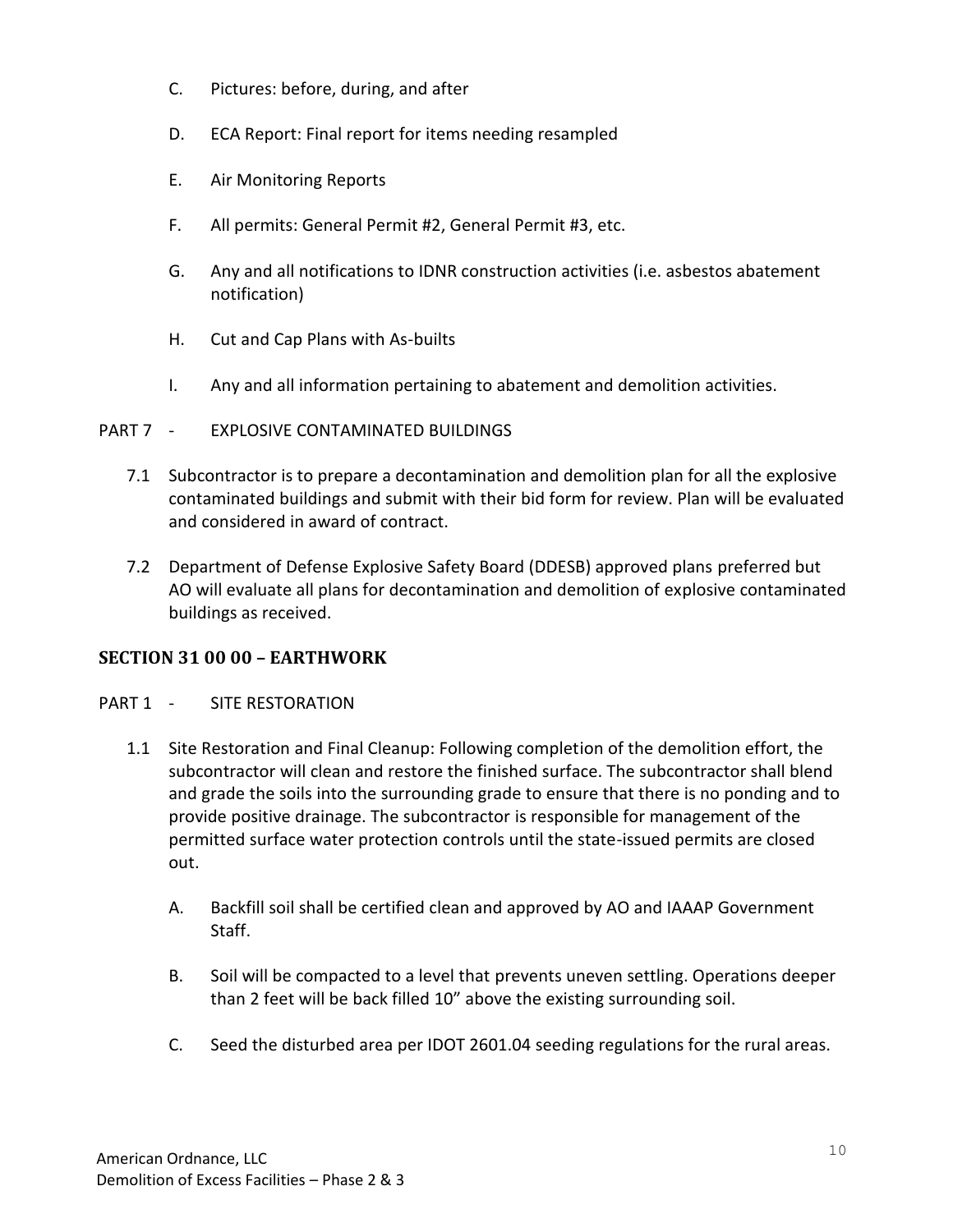- D. Seeding specifications and rate: apply the following pounds per acre to all disturbed areas
	- 500 lb. Fertilizer 13-13-13 to all disturbed areas
		- 3 ton Ag. Lime
	- 14 lb. Smooth Brome
	- 4 lb. Orchard Grass
	- 2 lb. Birds Foot Trefoil
	- 10 lb. Red Clover
	- 80 lb. Seed Oats or Rye
- E. Lime and fertilizer should be tilled into the soil. Seed should be drilled not sown/broadcast.
- F. After the area has been approved fertilize and seed all of the disturbed area with approved materials at the rates listed above in the specification section.
- G. Incorporate the seed and fertilizer as needed and roll to insure seedbed is compacted properly.
- H. Apply straw over the entire disturbed area that was seeded and pin the straw in to assure the straw doesn't blow away.
	- 1. Subcontractor will guarantee 70 percent ground cover. If 70 percent ground cover is not achieved, reseeding is required by the subcontractor. Upon establishment, the subcontractor will remove ditch checks and silt fences.
- PART 2 SWPPP
	- 2.1 SWPPP Preparation: the subcontractor shall prepare a Storm Pollution Prevention Plan according to the requirements of the Iowa DNR NPDES General Permit No. 2.
	- 2.2 The subcontractor shall ensure that controls utilized for the SWPPP conform to all state and federal regulations.
	- 2.3 SWPPP Management: Coordinate and carry out all requirements of Iowa DNR NPDES General Permit No. 2 and any local ordinance requirements, including:
		- A. Update the SWPPP according to the requirements of the NPDES General Permit No. 2.
		- B. Revise the SWPPP and implement changes, as necessary, to prevent sediment or hazardous materials from being transported off the site.
		- C. Submit all SWPPP revisions to AO for review and approval.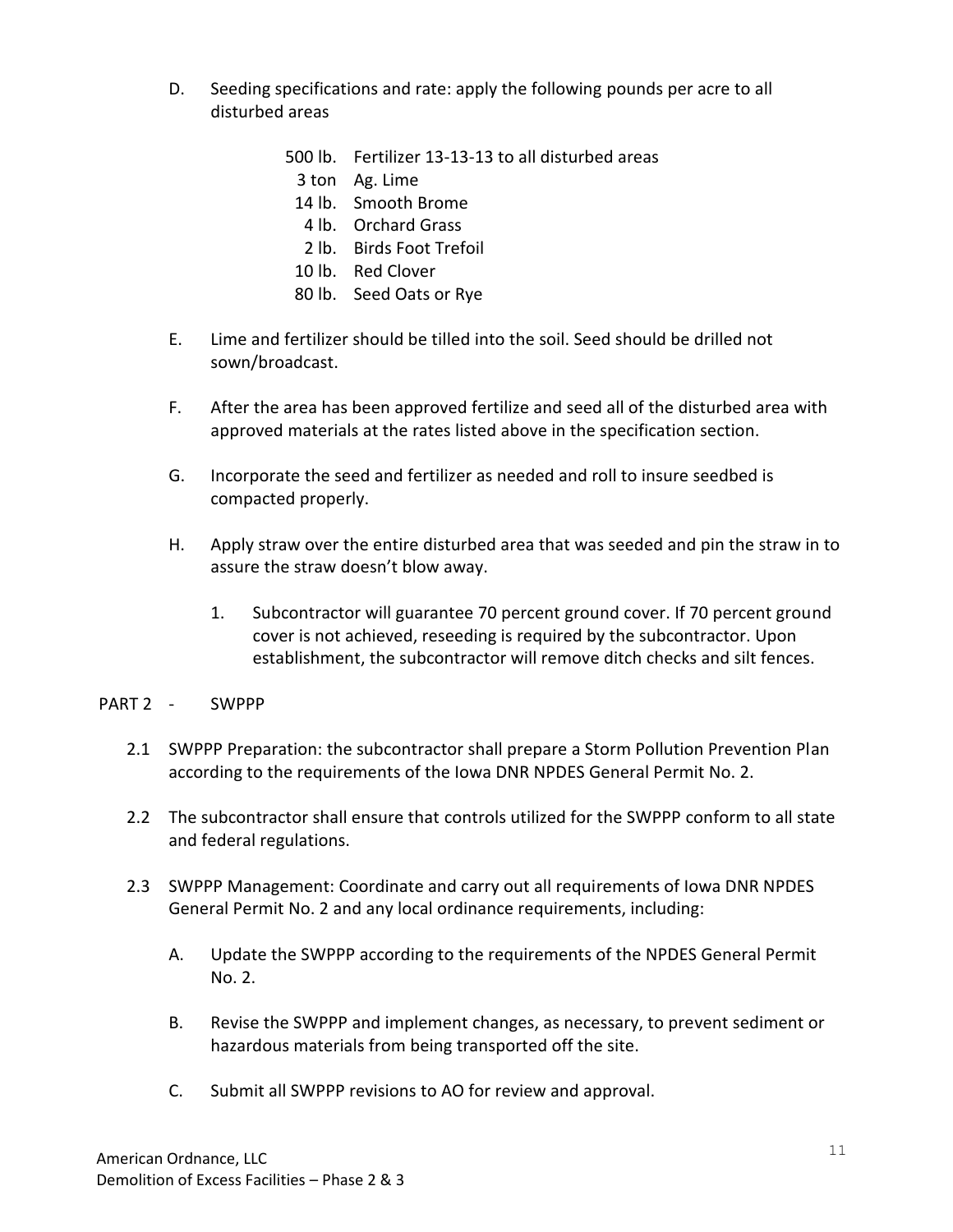- D. Perform, and maintain records of, weekly erosion and sediment control site inspections, unless otherwise specified.
- E. Maintain records of transferal of responsibility under the NPDES General Permit No. 2.
- F. Retain all records on-site, or as required by the NPDES General Permit No. 2.
- G. Provide all records and documentation to the PM upon completion of the project. Retain a copy of all records for the period required under the Permit.
- H. Continue to perform the work required under this item throughout the duration of the project, and until final stabilization is achieved, and a Notice of Discontinuation if filled.
- 2.4 Erosion and Sediment Control Inspection
	- A. Perform inspections according to and at frequency required by the Iowa DNR NPDES General Permit No. 2
	- B. Notify the PM immediately of situations requiring attention beyond that provided for in the contract documents.
	- C. Provide copies of the inspection reports to the AO PM.
- PART 3 BORROW SITE
	- 3.1 Borrow sites for backfill soil are available for the subcontractors use. Subcontractor to provide all equipment, material, and labor for extraction of said soil. Subcontractor also responsible for erosion and sediment control of borrow site and installation of drain tile.
	- 3.2 AO will assign borrow site to subcontractor.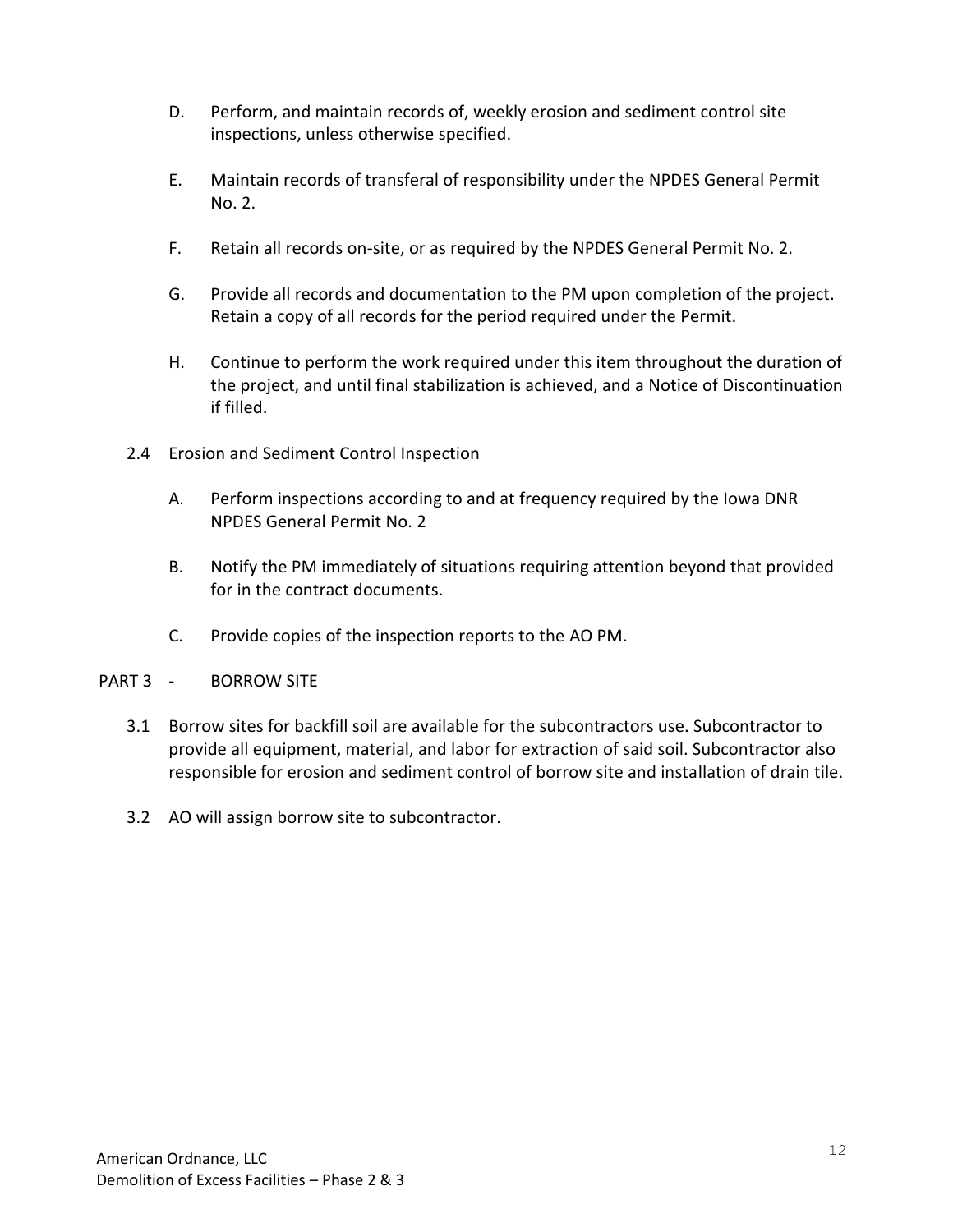## **Attachment 1: Submittal Matrix**

The following submittal matrix should be followed throughout the project.

| <b>Submittal Description</b>                                                        | Submission<br>Timeline                              | Recipient                                     | Consequences of non-<br>submittal              |
|-------------------------------------------------------------------------------------|-----------------------------------------------------|-----------------------------------------------|------------------------------------------------|
| <b>Demolition Plan</b><br>(explosive contaminated<br>building)                      | With Bid Form                                       | AO PM                                         | Disregard of subcontractor's<br>bid            |
| PCB Plan                                                                            | Prior to start of<br>work                           | AO PM                                         | No approval to begin work                      |
| Completed JHA, AO<br>safety work permit and<br>risk assessment                      | Prior to start of<br>work                           | AO PM/Safety<br>Department                    | No approval to begin work                      |
| AO supplied<br>environmental impact<br>statement (if project<br>more than \$10,000) | Prior to start of<br>work                           | AO PM                                         | No approval to begin work                      |
| MSDS sheets on all<br>applicable materials used                                     | Prior to start of<br>work                           | AO PM/Safety<br>Department/Fire<br>Department | No approval to begin work                      |
| <b>IDNR Asbestos</b><br>Notification of<br>Demolition                               | Prior to start of<br>work                           | PM and Safety<br>Department                   | No approval to begin work                      |
| <b>Hot Work Permit</b>                                                              | Prior to start of<br>work                           | AO PM and Safety<br>Department                | No approval to begin work                      |
| I-9 Forms for each<br>employee who is not a<br>United States citizen                | Prior to start of<br>work                           | AO PM                                         | No approval to receive<br>subcontractor badge  |
| Utilities Cut and Cap Plan<br>and As-build drawings                                 | Prior to start of<br>work and project<br>completion | AO PM                                         | No approval to begin work                      |
| General Permit #3                                                                   | Prior to start of<br>work                           | AO PM                                         | No approval to begin work                      |
| <b>SWPPP</b>                                                                        | Prior to start of<br>work                           | AO<br>PM/Environmental                        | No approval to begin work                      |
| Demolition Plan (non-<br>explosive contaminated<br>buildings)                       | Prior to start of<br>work                           | AO PM                                         | No approval to begin work                      |
| <b>Final Report</b>                                                                 | Within (7) business<br>days of removal<br>from site | AO PM                                         | Stop work notice at<br>subcontractor's expense |

\*Total Retention on this project will not exceed 10% if multiple items are not sub